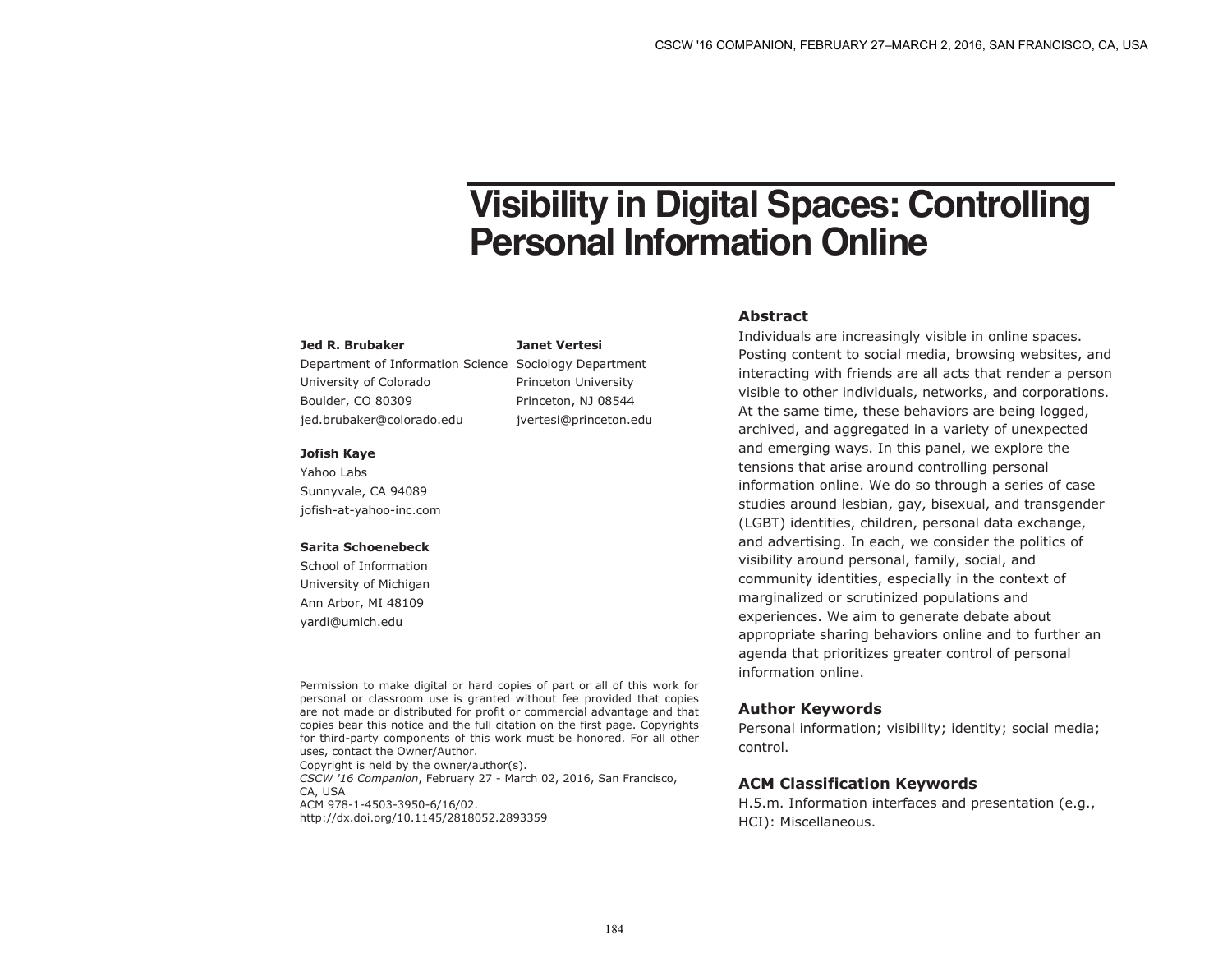# **Introduction**

As people share personal information online about themselves and others, controlling that information becomes a significant challenge. In particular, data that are shared in social platforms are inherently interpersonal—people have to decide what is appropriate to share and have to manage how other people view, interact with, or reshare that data. For example, a new mother who posts a photo of her baby on Facebook has to consider not only how she wants to present herself as a mother, but also the long-term implications of sharing personal information about her child. Or, a man who posts to Grindr has to consider not only how he presents himself on Grindr, but also how his decision to participate on Grindr might impact his family or friends or be leveraged by advertisers. In extreme cases, people who choose to join a site such as Ashley Madison—the marriage infidelity site—risk hackers releasing their information to the public.

A central theme in controlling personal information online is the visibility of that information to others. More importantly, visibility is political—the decision to share personal information online is embedded with expectations about what should or should not be shared. For example, the new mother is expected to present an image of a happy baby online [3]; upon doing so she is rewarded with likes and comments. The politics of visibility become especially salient with diverse or marginalized communities [1]: the decision to post online requires that individuals consider identities, audiences, and broader social agendas and movements. This panel will bring together CSCW researchers to discuss and debate the implications of sharing personal information online. Key open questions include:

- How should individuals control information that is shared about them online?
- How do the politics of visibility impact personal information-sharing behaviors?
- How should individuals manage boundaries around sharing personal information?
- What responsibility should companies take on to help manage people's personal information?

We will focus on empirical domains that illustrate the complexities of these questions: individuals who identify as or participate in LGBT communities, parents who share personal information about their children online, system management and evasion in heterogeneous technical environments, and advertising systems. The goal of this panel is for CSCW scholars to discuss the future of social computing systems for supporting control of personal information online, especially in the context of individuals' relationships and visibility in online spaces.

# **Panelists**

**Jed R. Brubaker** is an Assistant Professor in the department of Information Science at the University of Colorado Boulder. He conducts research in social informatics, social media, and infrastructure studies focusing on how identity is designed, represented, and experienced within socio-technical systems.

**Jofish Kaye** is a Senior Research Scientist in the Human-Computer Interaction group at Yahoo. He uses quantitative and qualitative data and design to direct innovation and strategic decisions by understanding user needs and practices, and occasionally teaches HCI at Stanford University.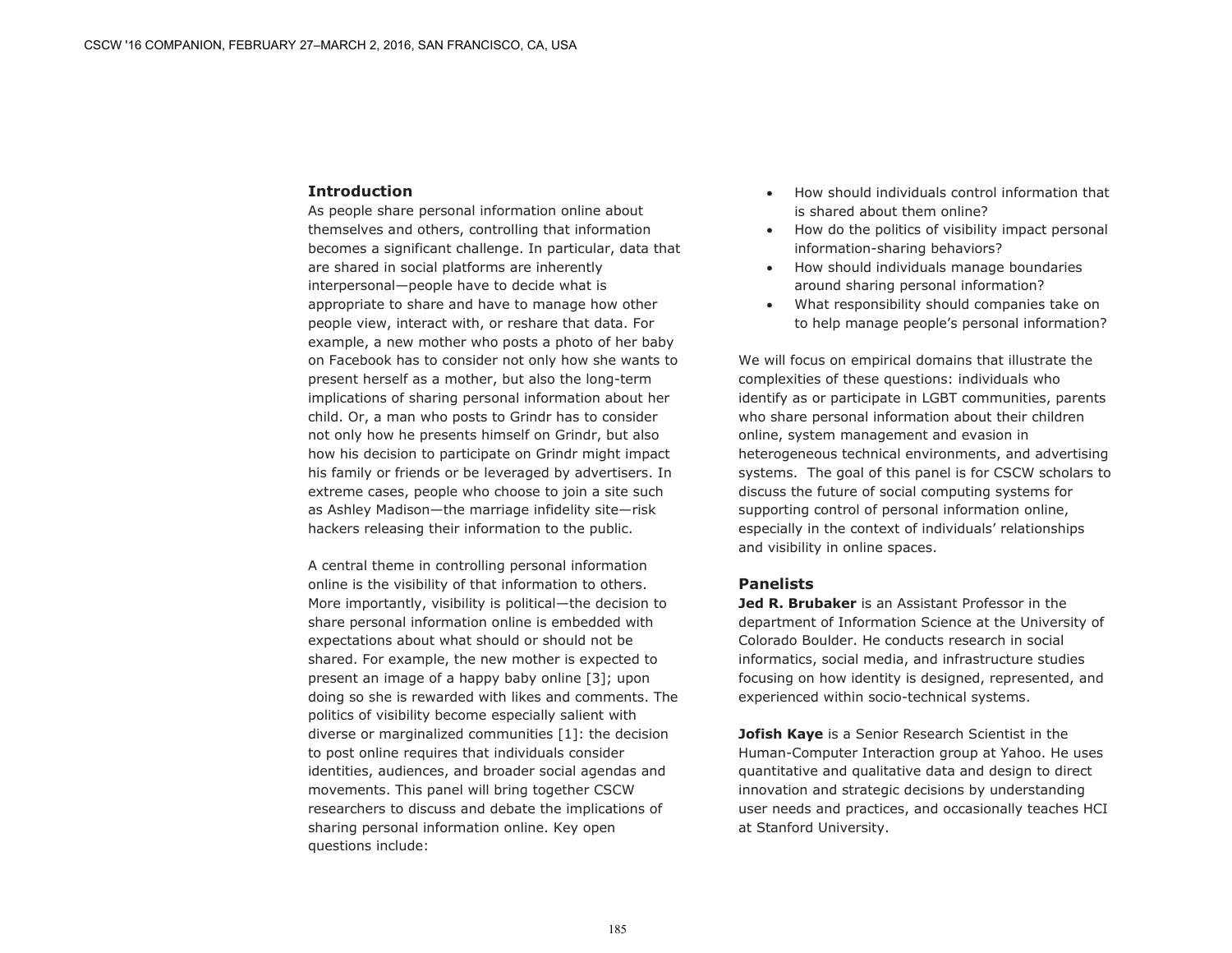**Sarita Schoenebeck** is an Assistant Professor in the School of Information at the University of Michigan. She studies and designs social computing systems as they relate to family life. She is interested in the privacy and the identity implications of parents sharing information about their children online.

**Janet Vertesi** is Assistant Professor in the Sociology Department at Princeton University and advisory board member of the Data and Society Institute in New York City. She studies decision making and sociotechnical systems in planetary science research, with an interest in the relational aspects of data management and exchange.

## **Panel Structure**

This panel will be structured around a series of scenarios that surface complex questions about controlling personal information online. Panelists will give short presentations representing divergent perspectives. Our goal is to enable a conversation about the relationships between people, technology, and data that inform how we conceptualize control of personal information online.

#### *Scenario #1*

The desire to control personal information is caught up in the relationships between people, the technology they use, and the broader social context in which technology use is situated. What kinds of communities might have different concerns about how their data is shared? Jed will discuss how communication technologies can be used in powerful ways when organizing and supporting otherwise marginalized communities. The LGBT community, for example, has a long history of using technology to make themselves

"visible." In fact, "visibility" is a primary political strategy through which LGBT civil rights have been pursued. However, LGBT experiences are often ones of invisibility and erasure; as such, it is not surprising that in many cases "control" does not equate to "private." Within technological platforms, issues around personal information extend beyond control and visibility to a consideration of how platforms might acknowledge and affirm one's personal identity and facilitate selfactualization.

# *Scenario #2*

Jofish will discuss the increasingly widespread use of ad blocking technologies, and discuss why and how internet users in the United States, Taiwan and China are using ad blocking tools. What are the potential impacts of ad blocking on the ways we use computers everyday, and what are the implications of these practices for all of us? How do people think about ad blocking and their personal information, and what are the implications of more widespread ad blocker usage on what is generally experienced as a free and open internet? Are there alternatives to blanket acceptance or rejection of advertising?

# *Scenario #3*

The United Nations Convention on the Rights of Children highlights children's rights to identity and privacy. Sarita will discuss how children's online identities and privacy are impacted when parents share information about their children online. She will anchor the discussion with questions to the audience, such as: At what age should parents ask their children before posting pictures of them online? Is it okay for parents to make money from documenting their children's lives online? At what age should children be able to gain